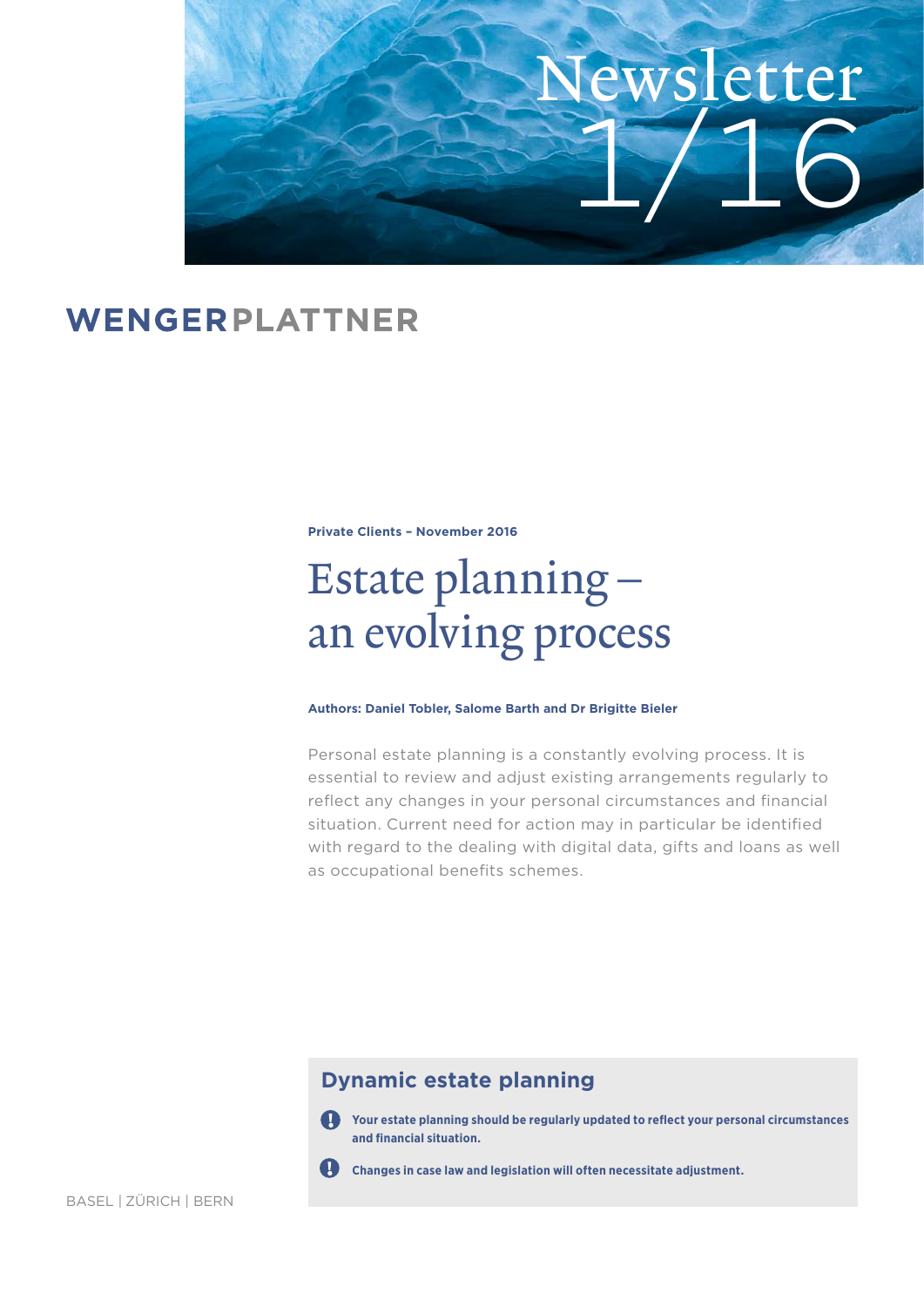

**[Daniel Tobler](http://www.wenger-plattner.ch/en/specialists/54/tobler-daniel)** Partner of the Private Clients and Real Estate teams daniel.tobler@wenger-plattner.ch



**Salome Barth** Member of the Private Clients and Litigation teams salome.barth@wenger-plattner.ch



**[Dr. Brigitte Bieler](http://www.wenger-plattner.ch/en/specialists/12/bieler-brigitte)** Member of the Private Clients and IP & IT teams [brigitte.bieler@wenger-plattner.ch](http://www.wenger-plattner.ch/en/specialists/10/barth-salome)

# Estate planning – an evolving process

As well as reiterating some well-established principles, we focus here on four key aspects that have become increasingly relevant in practice. We will consider (i) instructions for digital data in case of succession, (ii) the potential implications of gifts made in haste in anticipation of an inheritance tax reform, (iii) specific categories of inter vivos gifts to descendants and (iv) the treatment of occupational and tied pension assets.

#### **Digital data in case of succession**

Smartphones, laptops and tablets have become ubiquitous in our everyday lives. We use these devices on a daily basis, send messages from our email accounts or, for example, WhatsApp and back up data to the cloud. We view websites, make online payments, use social networking sites, such as Facebook, or participate in auctions on eBay. We leave many traces of ourselves online, including images, credit card data and Cumulus points. What will happen to all this data when we die?

When someone dies, family members are often unsure of how to access devices, personal logins or ongoing, prepaid services. Accessing electronic bills or cancelling online newspaper subscriptions, for example, may present particular challenges.

It is therefore advisable to make arrangements for handling such data. Drawing up an inventory of devices, personal logins and ongoing online services is a key step in this process. It is also advisable to record login data and passwords and store these in a secure location that can be accessed by family members. The terms and conditions of the relevant provider, e.g. credit card company, may provide other pointers on how to prepare for the eventuality of one own´s incapacity or death.

It is also advisable to designate a trusted person, e.g. the executor of your will, who

will be responsible for deleting accounts, backing up digital assets and ensuring that your heirs have access, for example, to digital photos and music. An added advantage of appointing an executor, apart from easing the burden on heirs, is that you can also authorise this one trusted individual to access all your digital data.

As a precaution, instructions relating to digital data should be set down in the form prescribed by law (notarised or hand-written will or notarised contract of succession).

#### **Gifts made prior to rejection of the inheritance tax initiative and the civil and tax law implications**

In 2011, parents transferred significant assets to their children in response to the threatened introduction of a national inheritance tax. In some cases, these gifts were made in haste without investigating the implications in sufficient detail. Provided it is still practicable to do so, any shortcomings should now be addressed by entering into supplementary agreements and any future disadvantages identified and eliminated.

For example, where a contract of succession did not extend to all children and the transferor´s spouse, this may be in breach of the statutory entitlements and give rise to disputes with respect to division of the future estate.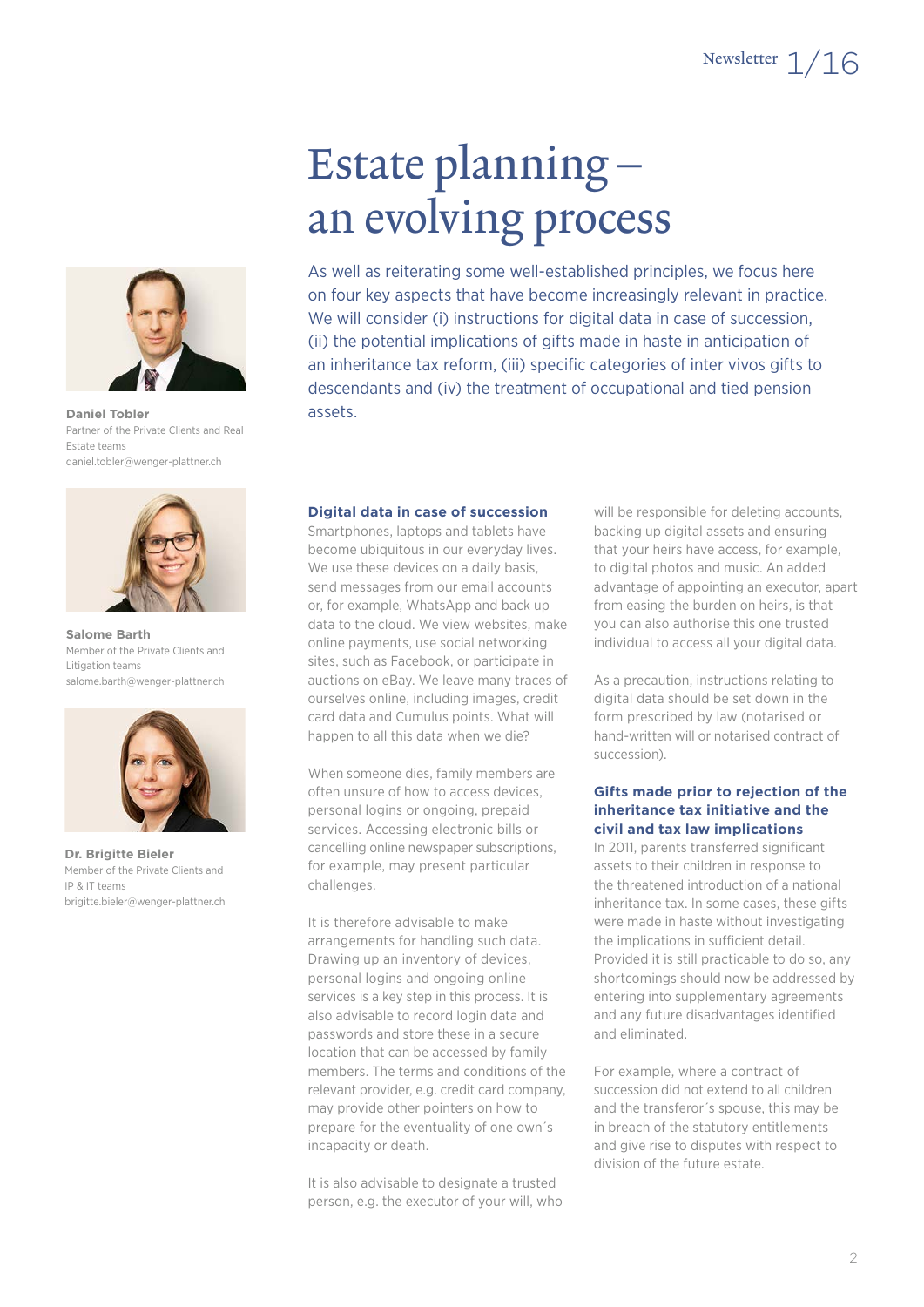### **Principles for effective estate planning**

1. Consideration of any international dimension (testator resident abroad, assets located abroad, foreign nationality etc.)

2. Determining the affordability of any loan-financed assets (e.g. mortgaged property) for the transferee, allowing for the settlement of any inheritance claims and/or statutory entitlements

3. Making property arrangements between spouses (matrimonial property regimes/marital agreements), registered partners (property agreements) and cohabiting partners (partnership agreements)

4. Drawing up an inventory of all assets, including establishing titles, ownership of rights and any allocation of assets under a matrimonial property regime

- 5. Inclusion of all assets:
- Assets included in tax return taken as a basis
- Lump-sum settlements under Pillar 2 including assets held at vested benefits institutions
- Sums insured and surrender values
- Tied pension fund assets (Pillar 3a) including sums insured and conversion values
- Intellectual property rights (e.g. copyright)
- Inter vivos gifts

6. Appointment of an executor of will

7. Appointment of a deputy for heirs who are minors on division of the estate and a legal guardian for orphans

In transferring property, many donors opted not to assign mortgage debt to their descendants in order to keep the gift portion as high as possible and thus benefit from a deferral of property gains tax. This type of arrangement carries the risk that the donor's future estate is burdened by excessive debt or that the surviving partner will not be able to afford the interest payments and potentially face foreclosure on the property.

Where several children acquired a property by way of a simple partnership, they will benefit from a deferral of property gains tax upon subsequent distribution in the same way as on division of an estate. However, this benefit may be forfeited if a building is constructed on jointly held land or substantial structural alterations are made to an existing property. Any subsequent sale or internal distribution may have significant adverse tax implications, depending on the length of time the property was held.

It is essential that anyone contemplating a retransfer of gifted assets should carefully consider the civil and tax law implications in advance.

#### **Treatment of gifts and loans to offspring**

Offspring are obliged to deduct inter vivos gifts made by the testator without valuable consideration from their shares in the estate. This general rule does not apply to occasional gifts or where the testator has provided for an exemption from the obligation to deduct.

The effects of dispositions inter vivos to offspring, without consideration, will vary depending on the type of legal arrangement, even though the end result is the same from a purely financial perspective. If the gift consists in a tangible asset, the value of the gift upon succession or the proceeds realised from any earlier sale will be relevant. The face value principle applies to gifts of money.

The differences can best be illustrated by the following example: a father makes a gift of his house, worth CHF 800,000, to his daughter and, at the same time, gives his son CHF 800,000 in cash. The market value of the house at the time of the father's death is CHF 1 million. The daughter is therefore required to deduct CHF 1 million from her share in the estate and the son CHF 800,000. Provided that the father intended to treat his children equally, a possible solution would be to sell the house to the daughter at market value by simultaneously granting an interest-free loan. If the loan were subsequently written off, which amounts to a monetary gift, it would only be necessary to offset the face value. The fact that interest was not charged on the loan does not constitute a deductible benefit for these purposes. Alternatively, a stipulation could be made exempting the daughter from the obligation to deduct any appreciation in the value of the property.

If a testator allowed his offspring to live in his property without valuable consideration, this would also be deemed to constitute a deductible gift.

As a result, the method of dispositions should always be aligned with the desired outcome, having due regard to the tax implications.

#### **Entitlement to survivors' benefits under occupational pension and Pillar 3a schemes**

Upon the death of an insured person, the occupational benefits scheme institution (bank or insurance company) is required to pay lump-sum death benefits to the beneficiary or beneficiaries in the order of precedence prescribed by law ("order of beneficiaries"). Although the intention behind this policy is to achieve harmonisation, different orders of beneficiaries apply to the various forms of pension provision (mandatory and non-mandatory occupational pension